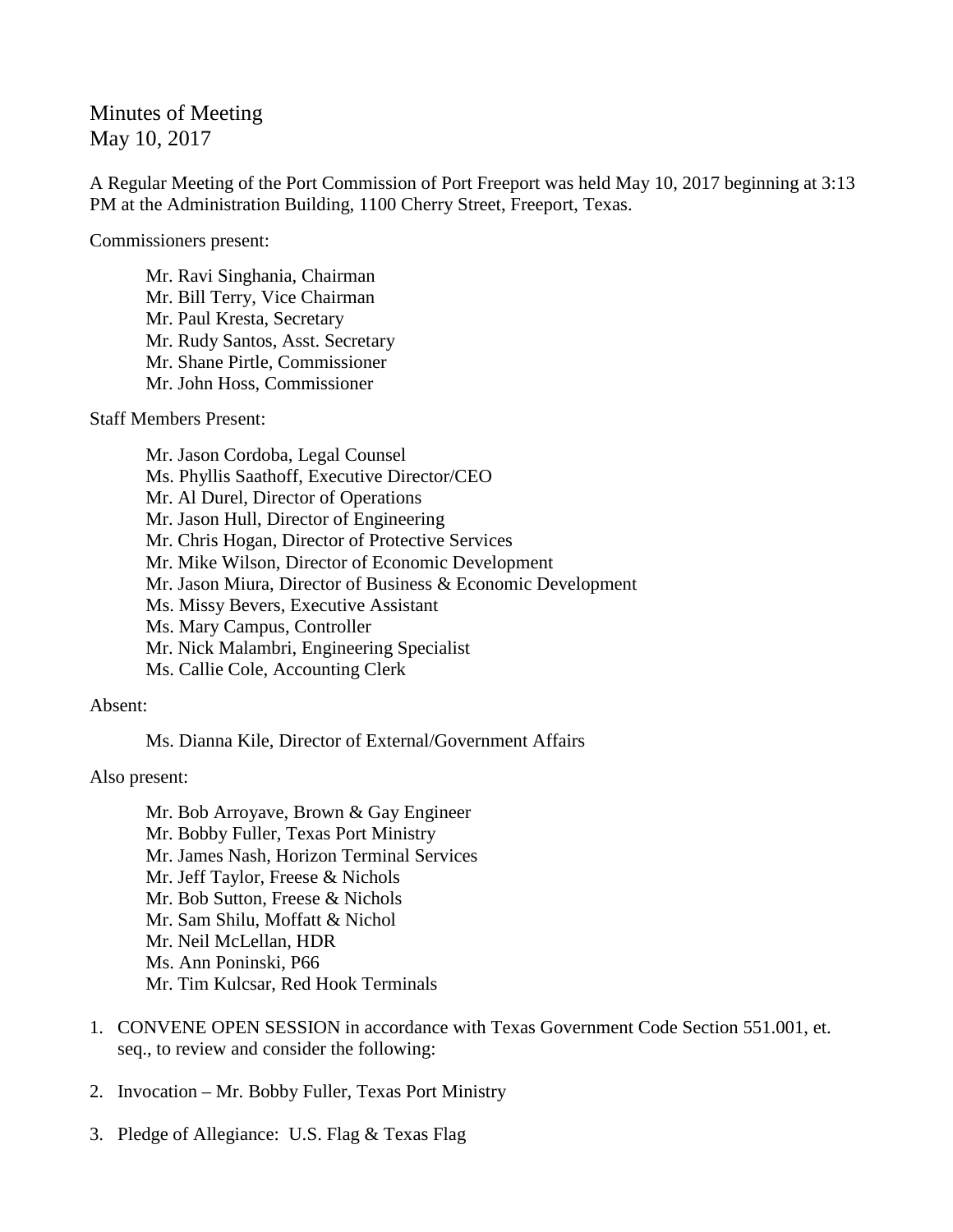4. Roll Call.

Commissioner Singhania noted that all Commissioners were present with the exception of Commissioner Santos who would be arriving later.

- 5. Safety Exit Briefing and Safety Moment Chris Hogan.
- 6. Approval of minutes from the Regular Meeting held April 27, 2017.

A motion was made by Commissioner Kresta to approve the minutes as presented. The motion was seconded by Commissioner Hoss with all Commissioners present voting in favor of the motion.

7. Receive report from Executive Director/CEO on activities and matters related to administrative affairs. Port tenant updates, USCOE, rail issues, AAPA Committees, leases, contracts, upcoming Port and civic events and other related administrative affairs.

Ms. Saathoff reported on legislative activity in Austin including the Heavy Weight Corridor bill (HB 4156) which was passed by the House. The Senate Transportation Committee earlier today passed the billed and recommended it for Local and Consent Calendar. The Rail District's bill (HB 2557) is on the House calendar for a second reading today. Ms. Saathoff added that at the rate bills are moving through the House, she is concerned about there being enough time left in the session to get the bill out of the House and through Senate. The Gulf Coast Waste Disposal Authority bill (HB4308) is sitting in the Special Districts Committee. The Captain's Dinner for Take-A-Child Fishing Tournament is May 11 and the tournament is May 13. The Corps/Texas Ports Association will be hosting a dinner May 17 for Lt. General Todd Semonite who is visiting the region. The Port has 3 seats available. Customs Border Protection Port Director Hudson will be visiting at the Port May 19 at 1:00 p.m. for a Meet & Greet. The LJ Senior Citizens Group will be at the Port for an update and tour May 16.

8. Receive report from Commissioners on matters related to meetings and conferences attended, Port presentations and other related Port Commission matters.

Commissioner Kresta reported attending hearings in Austin.

Commissioner Singhania reported attending the May 1 Tenaris Reception, the OTC Conference and the Historical Museum Awards Banquet. In addition, the Nexus Group met earlier in the day.

9. Public Comment

There were no comments from the public.

10. Receive update from Freese & Nichols regarding Brazoria-Fort Bend Rail District.

Mr. Bob Sutton, Program Manager with Freese & Nichols gave a presentation to discuss the rail project and process/phases they are following which include project initiation, planning and environmental linkage, investment-level studies, final design and approvals, and initial phase construction.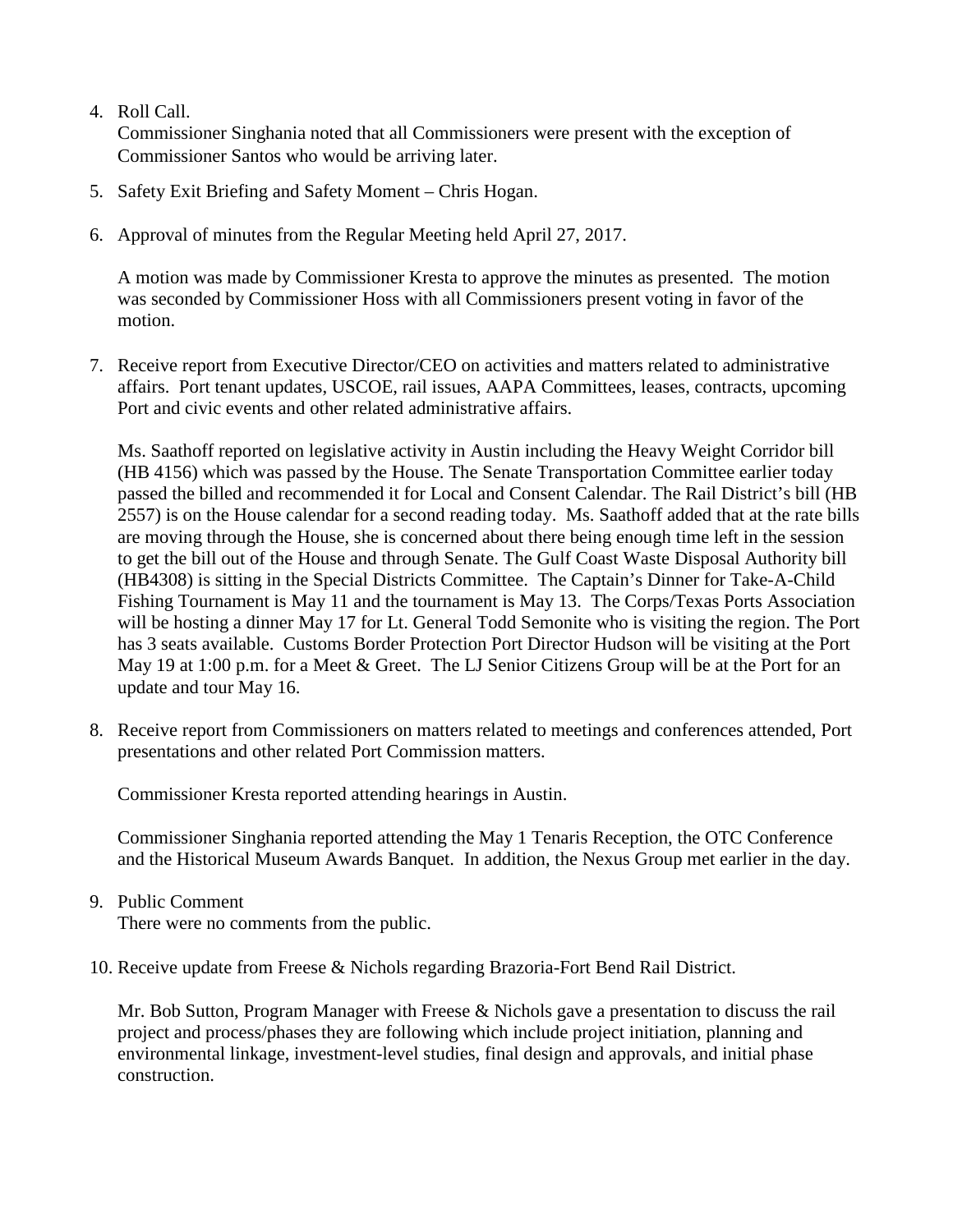11. Receive update from Director of Engineering regarding Parcel 14 Rail Development project.

Bids for the Parcel 14 Rail Development project were opened March 2. At that time, contractors were asked to hold the prices/bids for 90 days. The Mr. Hull reminded the Board the expiration date for these bids will expire May 31.

12. Receive update regarding Freeport Harbor Channel Improvement Project GRR.

Mr. Hull shared a schedule with the Board that included major milestones for the General Reevaluation Report. The schedule included the public comment period, ATR Certification (Agency Technical Review), ADM (Agency-Decision Milestone) the MFR (Memorandum for Record), ATR Final Certification, Sign GRR and send to Headquarters.

13. Adoption of a resolution authorizing emergency purchase and contract authority to the Executive Director/CEO and Chief Financial Officer.

Ms. Saathoff explained this annual resolution is put in place prior to the start of hurricane season in the event of a storm, the CEO is authorized to make emergency purchases needed that exceed \$25,000.

A motion was made by Commissioner Kresta to approve the resolution. The motion was seconded by Commissioner Hoss with all Commissioners present voting in favor of the motion.

14. Adoption of a resolution approving the acceptance of the Port's portion of proceeds received from high bidders on delinquent tax property held in trust by Brazoria County, Texas and authorizing the Chairman to join in conveyance to high bidders.

Ms. Saathoff read the account numbers included in the resolution exhibit adding that it is staff's recommendation to approve these offers.

A motion was made by Commissioner Hoss to approve the resolution. The motion was seconded by Commissioner Pirtle with all Commissioners present voting in favor of the motion.

- 15. EXECUTIVE SESSION in accordance with Subchapter D of the Open Meetings Act, Texas Government Code Section 551.001, et. seq., to review and consider the following:
	- A. Under authority of Section 551.071 (consultation with attorney) for discussion regarding:
		- 1. Consultation with attorney tax abatement guidelines.
		- 2. Consultation with attorney regarding legal matters arising out of the Contract for the search of a Chief Financial Officer.
	- B. Under authority of Section 551.072 (deliberation of real property) for discussion regarding:
		- 1. The potential exchange, lease, or value of real property located at Port Freeport, including but not limited to Parcels 7, 8, 10, 26, and 37.
		- 2. Discussion regarding the potential exchange, lease or value of real property located in Freeport, Texas, including but not limited to the area known as the East End of Freeport and